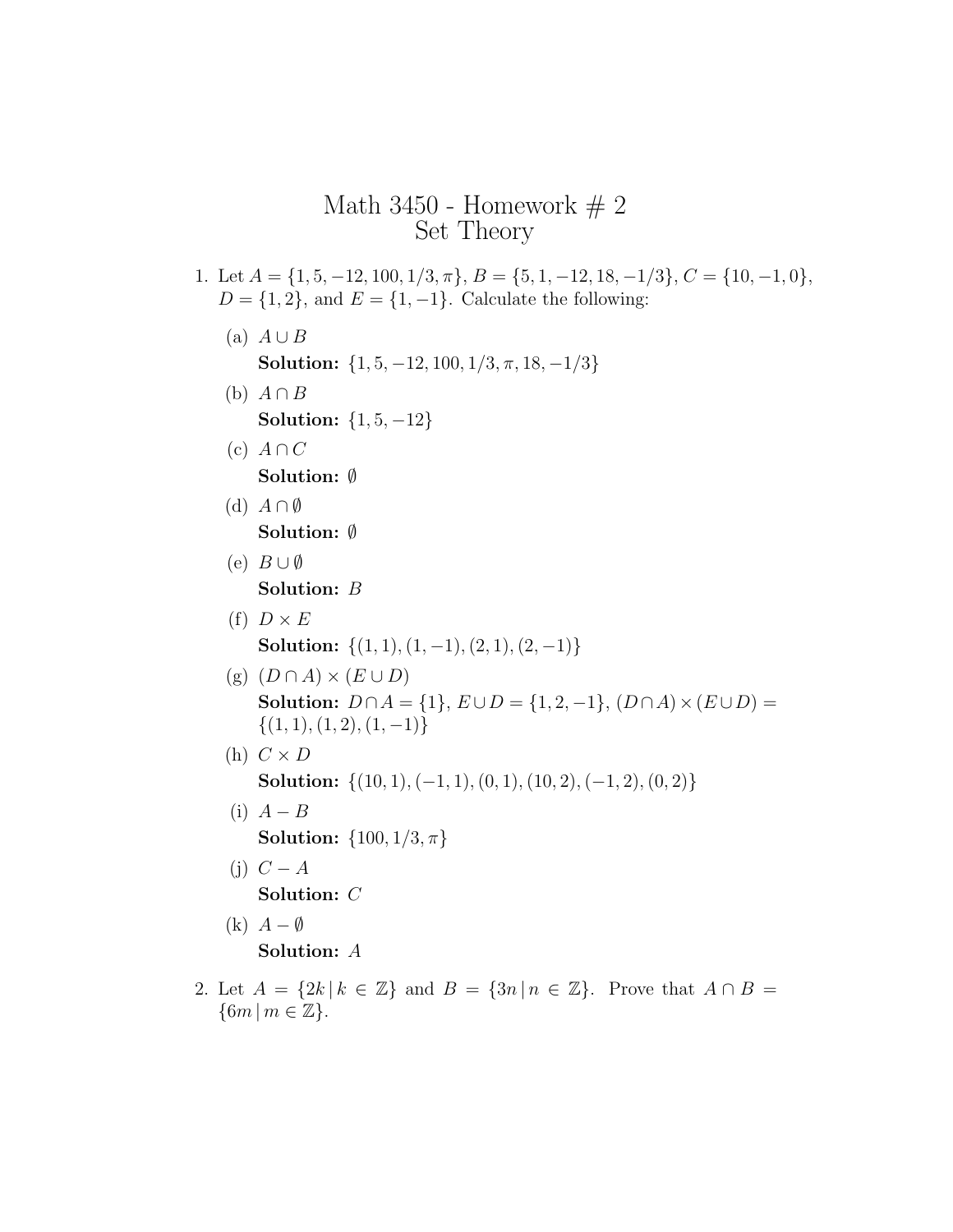*Proof.* (⊆) First we show that  $A \cap B \subseteq \{6m \mid m \in \mathbb{Z}\}.$ Suppose that  $x \in A \cap B$ . Then  $x \in A$  and  $x \in B$ . Then  $x = 2k$  and  $x = 3n$  where  $k, n \in \mathbb{Z}$ . Thus  $2k = 3n$ . Therefore, 3n is even. Since an odd integer multiplied by and odd integer is odd, we cannot

Therefore *n* is even.

have that  $n$  is odd.

So  $n = 2l$  where  $l \in \mathbb{Z}$ . Thus  $x = 3n = 3(2l) = 6l \in \{6m \mid m \in \mathbb{Z}\}.$ So  $A \cap B \subseteq \{6m \mid m \in \mathbb{Z}\}.$ 

# (⊇)

Now we show that  $\{6m \mid m \in \mathbb{Z}\}\subseteq A \cap B$ . Let  $x \in \{6m \mid m \in \mathbb{Z}\}.$ Then  $x = 6m$  where  $m \in \mathbb{Z}$ . Note that  $x = 6m = 2(3m) = 3(2m)$ . Hence  $x \in A$  and  $x \in B$ . Thus  $x \in A \cap B$ . So  $\{6m \mid m \in \mathbb{Z}\}\subseteq A\cap B$ .

Therefore by  $(\subseteq)$  and  $(\supseteq)$  we get that  $A \cap B = \{6m \mid m \in \mathbb{Z}\}.$  $\Box$ 

3. Let  $A, B$ , and C be sets. Prove that if  $A \subseteq B$ , then  $A - C \subseteq B - C$ .

*Proof.* Let  $x \in A - C$ . We will show that  $x \in B - C$ . We know that  $x \in A$  and  $x \notin C$ , because  $x \in A - C$ . Since  $x \in A$  and  $A \subseteq B$  we have that  $x \in B$ .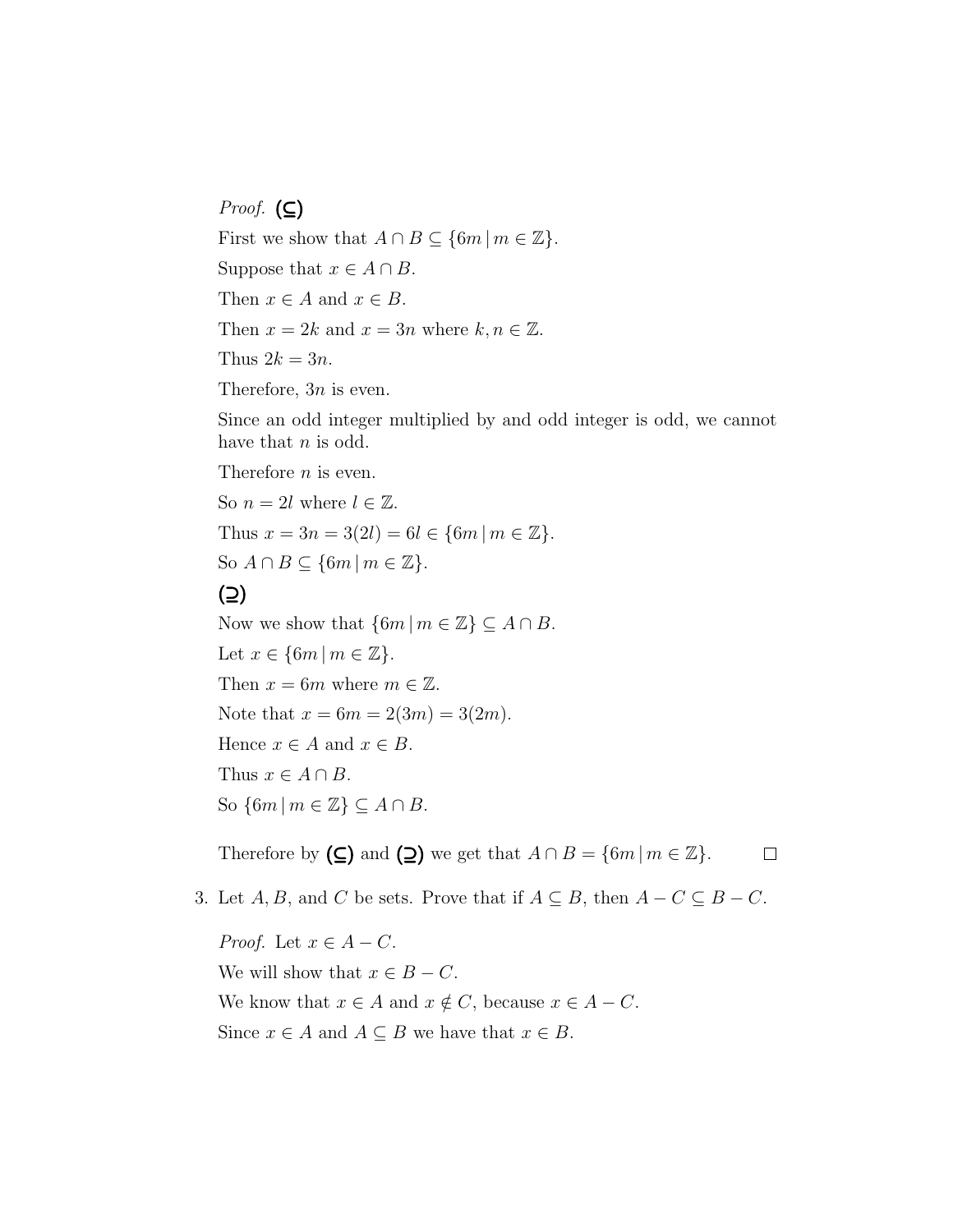Since  $x \in B$  and  $x \notin C$  it follows that  $x \in B - C$ . Therefore  $A - C \subseteq B - C$ .

4. Let A and B be sets. Prove that  $A \subseteq B$  if and only if  $A - B = \emptyset$ .

Proof 1 - by contraposition. In this version of the proof we will use contraposition. Recall that P iff Q is equivalent to  $\neg P$  iff  $\neg Q$ . Thus " $A \subseteq B$  if and only if  $A - B = \emptyset$ " is equivalent to " $A \nsubseteq B$  if and only if  $A - B ≠ \emptyset$ ". We instead prove this second statement.

(⇒) Suppose that  $A \nsubseteq B$ .

This means that there exists an  $x \in A$  with  $x \notin B$ .

Thus there exists x with  $x \in A - B$ .

So  $A - B \neq \emptyset$ .

(←) Suppose that  $A - B \neq \emptyset$ .

Then there exists  $x \in A - B$ .

So  $x \in A$  and  $x \notin B$ .

Thus  $A \nsubseteq B$ .

*Proof 2 - by contradiction.*  $(\Rightarrow)$ First, we will show that if  $A \subseteq B$ , then  $A - B = \emptyset$ . We will prove this by contradiction. Suppose that  $A \subseteq B$ , but  $A - B \neq \emptyset$ . Then there exists  $x \in A - B$ . So  $x \in A$  and  $x \notin B$ . But  $A \subseteq B$ , so  $x \in A$  implies that  $x \in B$ . Contradiction. Therefore  $A - B = \emptyset$ .  $(\Leftrightarrow)$ 

Next, we will show that if  $A - B = \emptyset$ , then  $A \subseteq B$ . Suppose  $x \in A$ . We will show that  $x \in B$ .

 $\Box$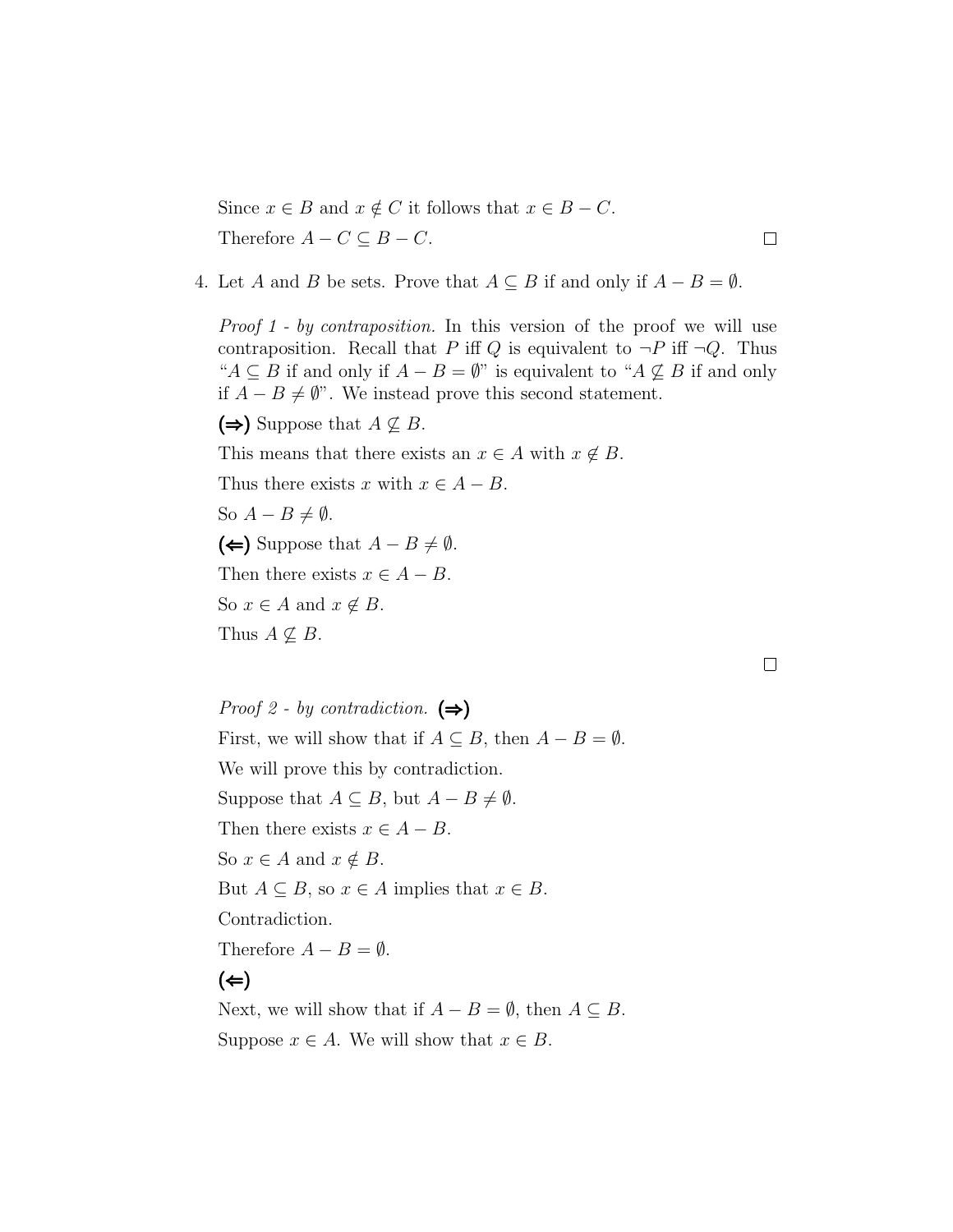Suppose to the contrary that  $x \notin B$ . Then  $x \in A - B$ , since  $x \in A$  and  $x \notin B$ . But  $A - B = \emptyset$ . Contradiction. Therefore  $x \in B$ . Therefore  $A \subseteq B$ .  $\Box$ 

5. Let  $A, B$ , and C be sets. Prove that if  $A \subseteq B$ , then  $A \cup C \subseteq B \cup C$ .

*Proof.* Suppose  $x \in A \cup C$ . We will show that  $x \in B \cup C$ . We know that  $x \in A$  or  $x \in C$ . Case 1: Suppose that  $x \in A$ . Since  $A \subseteq B$  we have that  $x \in B$ . Thus  $x \in B$  and  $x \in C$ . So  $x \in B \cup C$ . Case 2: Suppose that  $x \in C$ . Then  $x \in B \cup C$ . In either case above, we get that  $x \in B \cup C$ .  $\Box$ So  $A \cup C \subseteq B \cup C$ .

6. Let  $A, B$ , and C be sets. Prove that  $A \times (B \cap C) = (A \times B) \cap (A \times C)$ .

*Proof.*  $(\subseteq)$ First, we will show that  $A \times (B \cap C) \subseteq (A \times B) \cap (A \times C)$ . Suppose that  $(x, y) \in A \times (B \cap C)$ . Then  $x \in A$  and  $y \in B \cap C$ .

Since  $y \in B \cap C$ , we have that  $y \in B$  and  $y \in C$ .

Since  $x \in A$  and  $y \in B$ , we have that  $(x, y) \in A \times B$ . Since  $x \in A$  and  $y \in C$ , we have that  $(x, y) \in A \times C$ .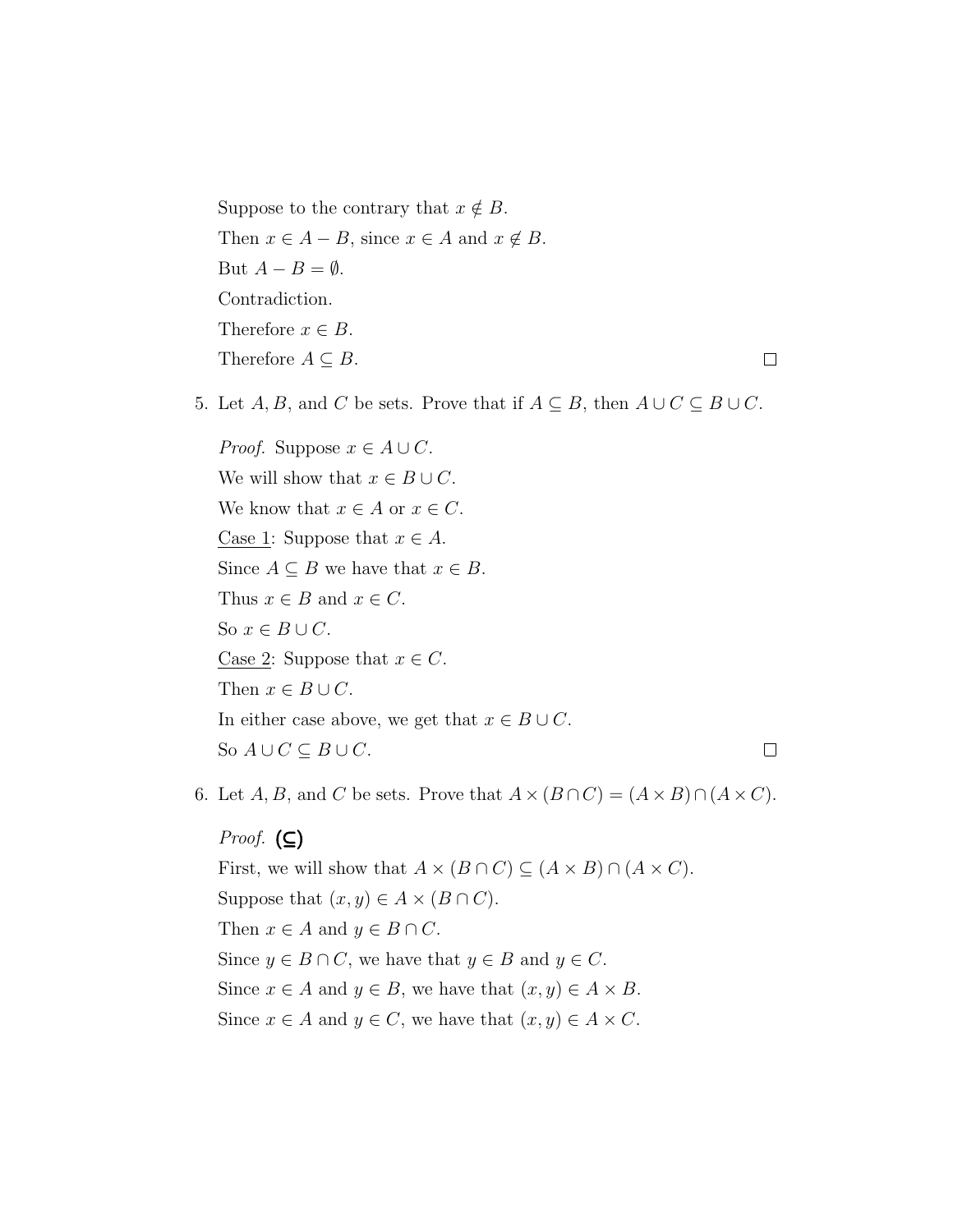So  $(x, y) \in (A \times B) \cap (A \times C)$ . Therefore  $A \times (B \cap C) \subseteq (A \times B) \cap (A \times C)$ . (⊇) Next, we will show that  $(A \times B) \cap (A \times C) \subseteq A \times (B \cap C)$ . Suppose that  $(x, y) \in (A \times B) \cap (A \times C)$ . Then  $(x, y) \in A \times B$  and  $(x, y) \in A \times C$ . Since  $(x, y) \in A \times B$  we get that  $x \in A$  and  $y \in B$ . Since  $(x, y) \in A \times C$  we get that  $x \in A$  and  $y \in C$ . So  $y \in B \cap C$ , because  $y \in B$  and  $y \in C$ . Thus  $(x, y) \in A \times (B \cap C)$ , because  $x \in A$  and  $y \in B \cap C$ . Ergo,  $(A \times B) \cap (A \times C) \subseteq A \times (B \cap C)$ .

Therefore by  $(\subseteq)$  and  $(\supseteq)$  we get that  $A \times (B \cap C) = (A \times B) \cap (A \times C)$  $C$ ).  $\Box$ 

7. Let A, B, and C be sets. Prove or disprove: If  $A \cap B \neq \emptyset$  and  $B \cap C \neq \emptyset$ , then  $A \cap C \neq \emptyset$ .

### Solution:

False. Here's a counterexample:  $A = \{1\}, B = \{1, 2\}, C = \{2\}.$ 

8. Let  $A_n = \{x \in \mathbb{Z} \mid -n \leq x \leq n\}$ . List the elements in the sets  $A_1, A_2,$  $A_3$ , and  $A_4$ . Then calculate the following sets  $\bigcap_{i=2}^{\infty} A_n$  and  $\bigcup_{i=5}^{\infty} A_n$ . Solution:

 $A_1 = \{-1, 0, 1\}, A_2 = \{-2, -1, 0, 1, 2\}, A_3 = \{-3, -2, -1, 0, 1, 2, 3\},$  $A_4 = \{-4, -3, -2, -1, 0, 1, 2, 3, 4\}$  $\bigcap_{i=2}^{\infty} A_n = \{-2, -1, 0, 1, 2\}$  $\bigcup_{i=5}^{\infty} A_n = \mathbb{Z}$ 

- 9. Calculate the following intersections and unions.
	- (a) Calculate  $\bigcup_{n=1}^{\infty} A_n$  and  $\bigcap_{n=1}^{\infty} A_n$  where  $A_n = (-n, n)$ .

### Solution: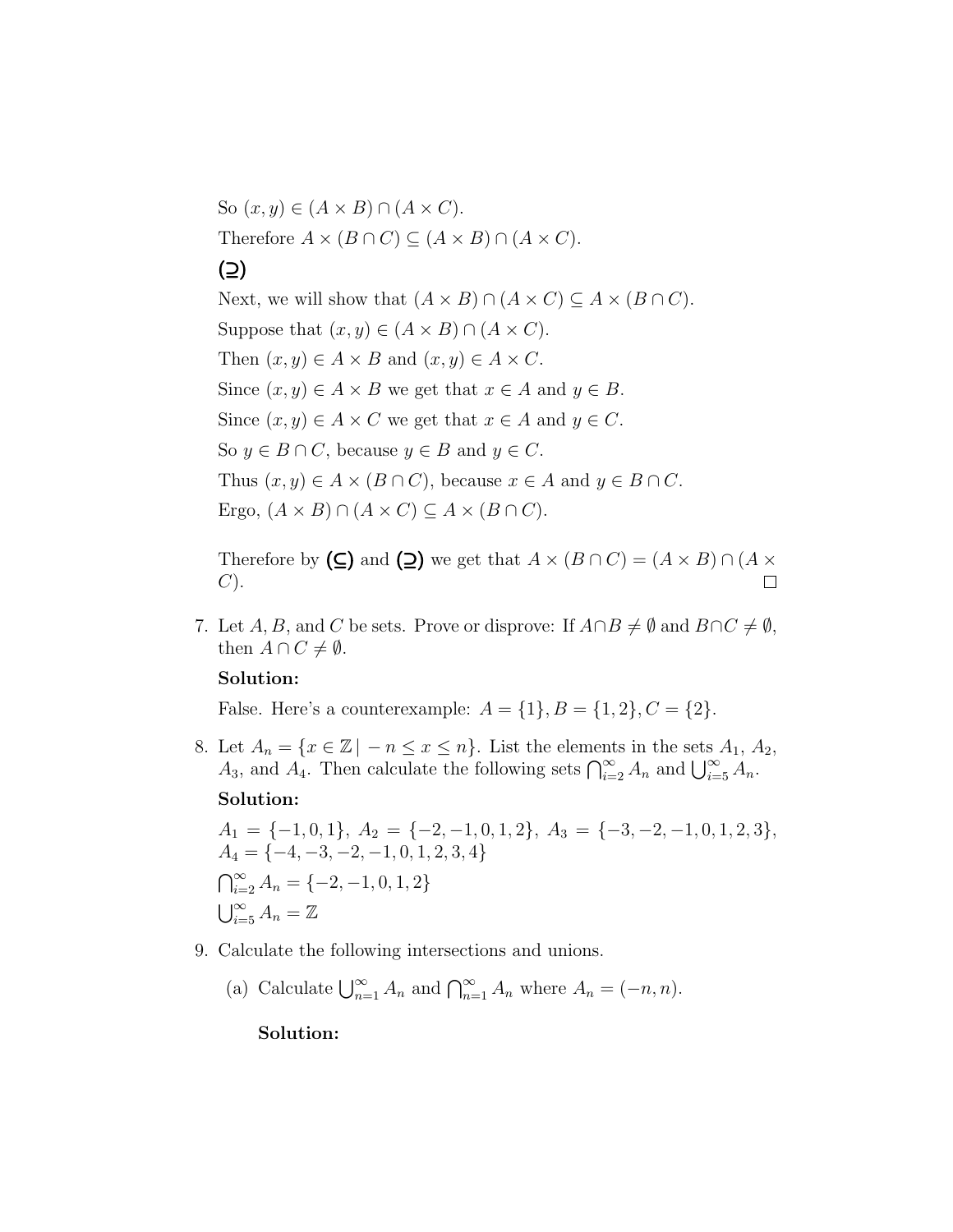$$
\bigcup_{n=1}^{\infty} A_n = \mathbb{R}
$$
  

$$
\bigcap_{n=1}^{\infty} A_n = (-1, 1)
$$
  
(b) Calculate 
$$
\bigcup_{n=2}^{\infty} A_n
$$
 and 
$$
\bigcap_{n=2}^{\infty} A_n
$$
 where  $A_n = (1/n, 1)$ .

## Solution:

 $\bigcup_{n=2}^{\infty} A_n = (0,1)$  $\bigcap_{n=2}^{\infty} A_n = (1/2, 1)$ 

(c) Calculate  $\bigcup_{n=3}^{\infty} A_n$  and  $\bigcap_{n=3}^{\infty} A_n$  where  $A_n = (2 + 1/n, n)$ .

## Solution:

 $\bigcup_{n=3}^{\infty} A_n = (2, \infty)$  $\bigcap_{n=3}^{\infty} A_n = (2 + 1/3, 3) = (7/3, 3)$ 

10. Let A, B, and C be sets. Prove that  $A \cap (B \cap C) = (A \cap B) \cap C$ .

*Proof.* (⊆) First, we will show that  $A \cap (B \cap C) \subseteq (A \cap B) \cap C$ . Suppose  $x \in A \cap (B \cap C)$ . Then  $x \in A$  and  $x \in B \cap C$ . So  $x \in A$  and  $x \in B$  and  $x \in C$ . Since  $x \in A$  and  $x \in B$  we have that  $x \in A \cap B$ . So  $x \in (A \cap B) \cap C$ , because  $x \in A \cap B$  and  $x \in C$ . Therefore,  $A \cap (B \cap C) \subseteq (A \cap B) \cap C$ . (⊇) Now we will show that  $(A \cap B) \cap C \subseteq A \cap (B \cap C)$ . Let  $x \in (A \cap B) \cap C$ . Then  $x \in (A \cap B)$  and  $x \in C$ . Thus  $x \in A$  and  $x \in B$  and  $x \in C$ . Since  $x \in B$  and  $x \in C$  we have that  $x \in B \cap C$ . Hence  $x \in A \cap (B \cap C)$  since  $x \in A$  and  $x \in B \cap C$ . Therefore, by  $(\subseteq)$  and  $(\supseteq)$  we get that  $A \cap (B \cap C) = (A \cap B) \cap C$ .  $\Box$ 

11. Let A, B, and C be sets. Prove that  $A \cup (B \cap C) = (A \cup B) \cap (A \cup C)$ .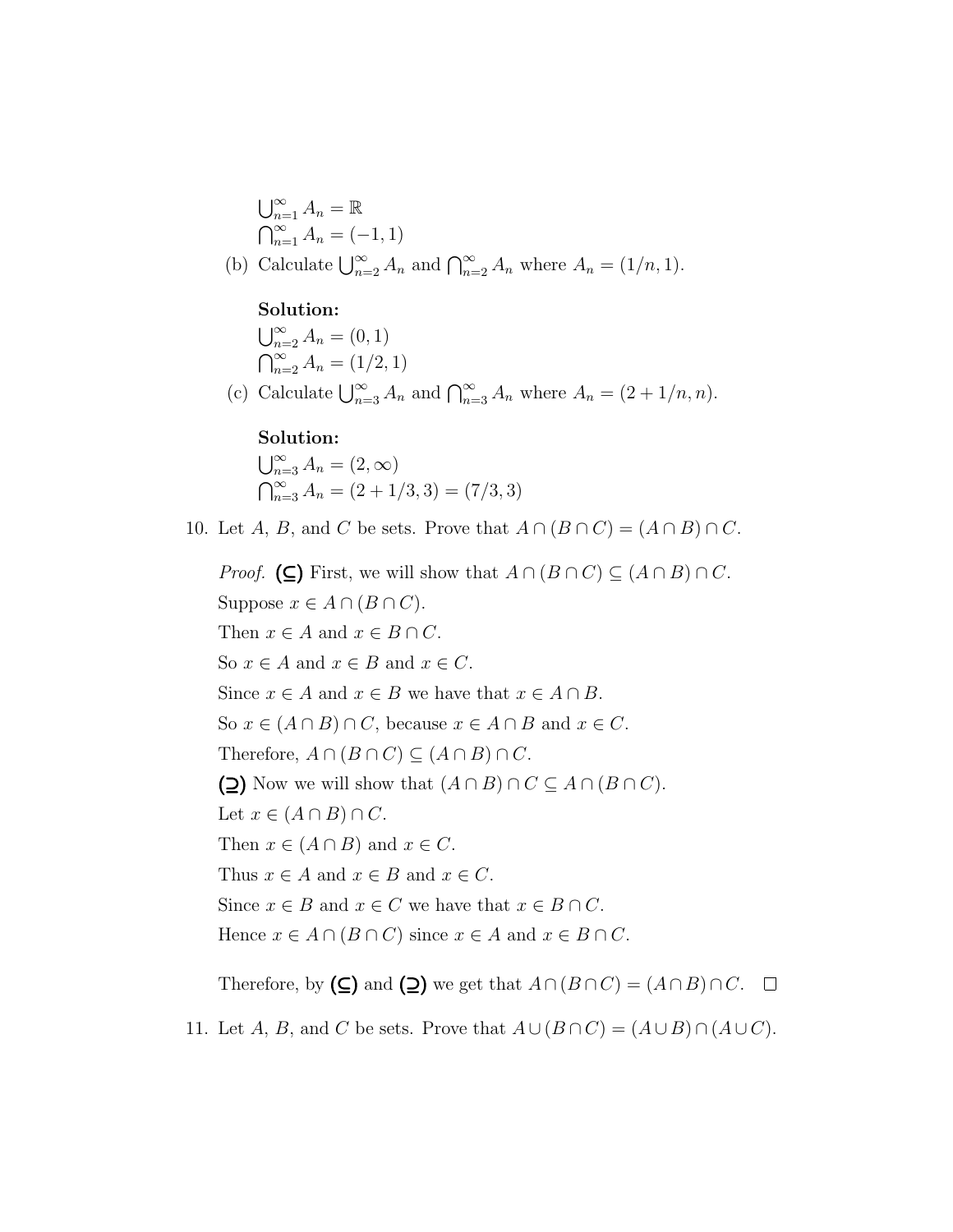*Proof.* (⊆) First, we will show that  $A \cup (B \cap C) \subseteq (A \cup B) \cap (A \cup C)$ . Let  $x \in A \cup (B \cap C)$ . We know  $x \in A$  or  $x \in B \cap C$ . Case 1: Suppose that  $x \in A$ . Then  $x \in A \cup B$ , since  $x \in A$ . Also,  $x \in A \cup C$ , since  $x \in A$ . Thus  $x \in A \cup B$  and  $x \in A \cup C$ . So,  $x \in (A \cup B) \cap (A \cup C)$ . Case 2: Suppose that  $x \in B \cap C$ . Then  $x \in B$  and  $x \in C$ . So  $x \in A \cup B$ , because  $x \in B$ . Also  $x \in A \cup C$ , because  $x \in C$ . Thus  $x \in A \cup B$  and  $x \in A \cup C$ . So  $x \in (A \cup B) \cap (A \cup C)$ .

In either case, we have  $x \in (A \cup B) \cap (A \cup C)$ . So  $A \cup (B \cap C) \subseteq (A \cup B) \cap (A \cup C)$ .

(⊇) Next, we will show that  $(A \cup B) \cap (A \cup C) \subseteq A \cup (B \cap C)$ . Suppose that  $x \in (A \cup B) \cap (A \cup C)$ . Then  $x \in (A \cup B)$  and  $x \in (A \cup C)$ . So  $x \in A$  or  $x \in B$ , because  $x \in (A \cup B)$ . Case 1: Suppose that  $x \in A$ . Then  $x \in A \cup (B \cap C)$ , because  $x \in A$ . Case 2: Suppose that  $x \in B$ . We know that  $x \in A$  or  $x \in C$ , because  $x \in (A \cup C)$  (from above before case 1). We break case 2 into two sub-cases. Case 2i: Suppose that  $x \in A$ .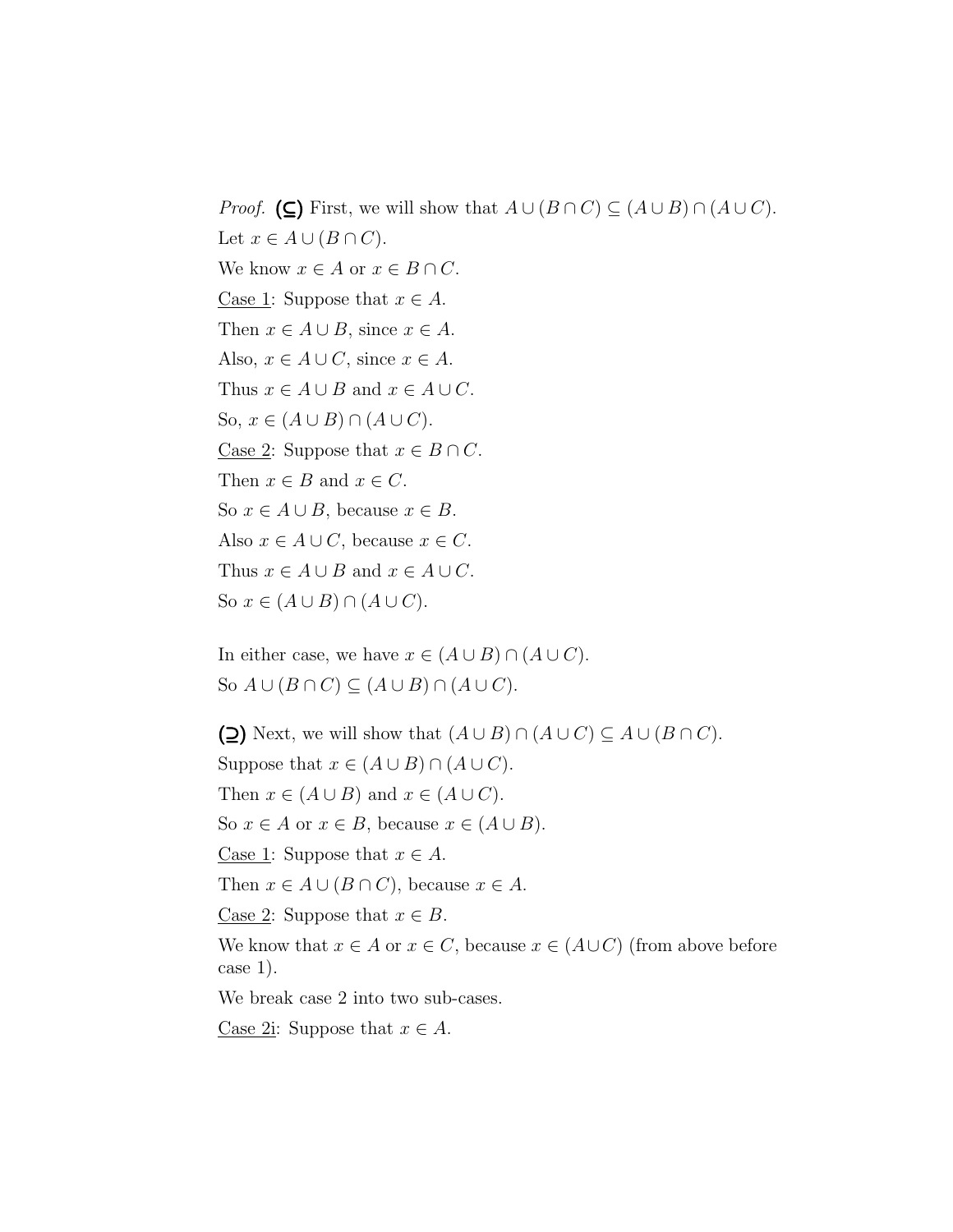Then  $x \in A \cup (B \cap C)$ , because  $x \in A$ . Case 2ii: Suppose that  $x \in C$ . Then  $x \in B \cap C$ , because  $x \in B$  and  $x \in C$ . So  $x \in A \cup (B \cap C)$ , because  $x \in B \cap C$ .

In every case, we have  $x \in A \cup (B \cap C)$ . Therefore  $(A \cup B) \cap (A \cup C) \subseteq A \cup (B \cap C)$ .

Therefore, by  $(\subseteq)$  and  $(\supseteq)$  we get that  $A \cup (B \cap C) = (A \cup B) \cap (A \cup C)$ C)  $\Box$ 

- 12. Let A, B, and C be sets. Prove that if  $A \subseteq B$  then  $A \subseteq B \cup C$ . **Solution:** Suppose that  $A \subseteq B$ . We use this to show that  $A \subseteq B \cup C$ . Let  $x \in A$ . Since  $A \subseteq B$  and  $x \in A$ , we know that  $x \in B$ . Since  $x \in B$ , we know that  $x \in B \cup C$ . Therefore, if  $x \in A$ , then  $x \in B \cup C$  is true. So  $A \subseteq B \cup C$ .
- 13. Let  $A = \{1, x, 5\}$ . List the elements of the power set  $\mathcal{P}(A)$ . Solution:  $\emptyset$ ,  $\{1\}$ ,  $\{x\}$ ,  $\{5\}$ ,  $\{1, x\}$ ,  $\{1, 5\}$ ,  $\{x, 5\}$ , A
- 14. Let  $A$  and  $B$  be sets.
	- (a) Prove that  $\mathcal{P}(A \cap B) = \mathcal{P}(A) \cap \mathcal{P}(B)$ .

*Proof.* (⊆) First, we will show that  $P(A \cap B) \subseteq P(A) \cap P(B)$ . Suppose that  $S \in \mathcal{P}(A \cap B)$ . We will show that  $S \in \mathcal{P}(A) \cap \mathcal{P}(B)$ . We know that  $S \subseteq A \cap B$ , because  $S \in \mathcal{P}(A \cap B)$ . So every element of S is in  $A \cap B$ .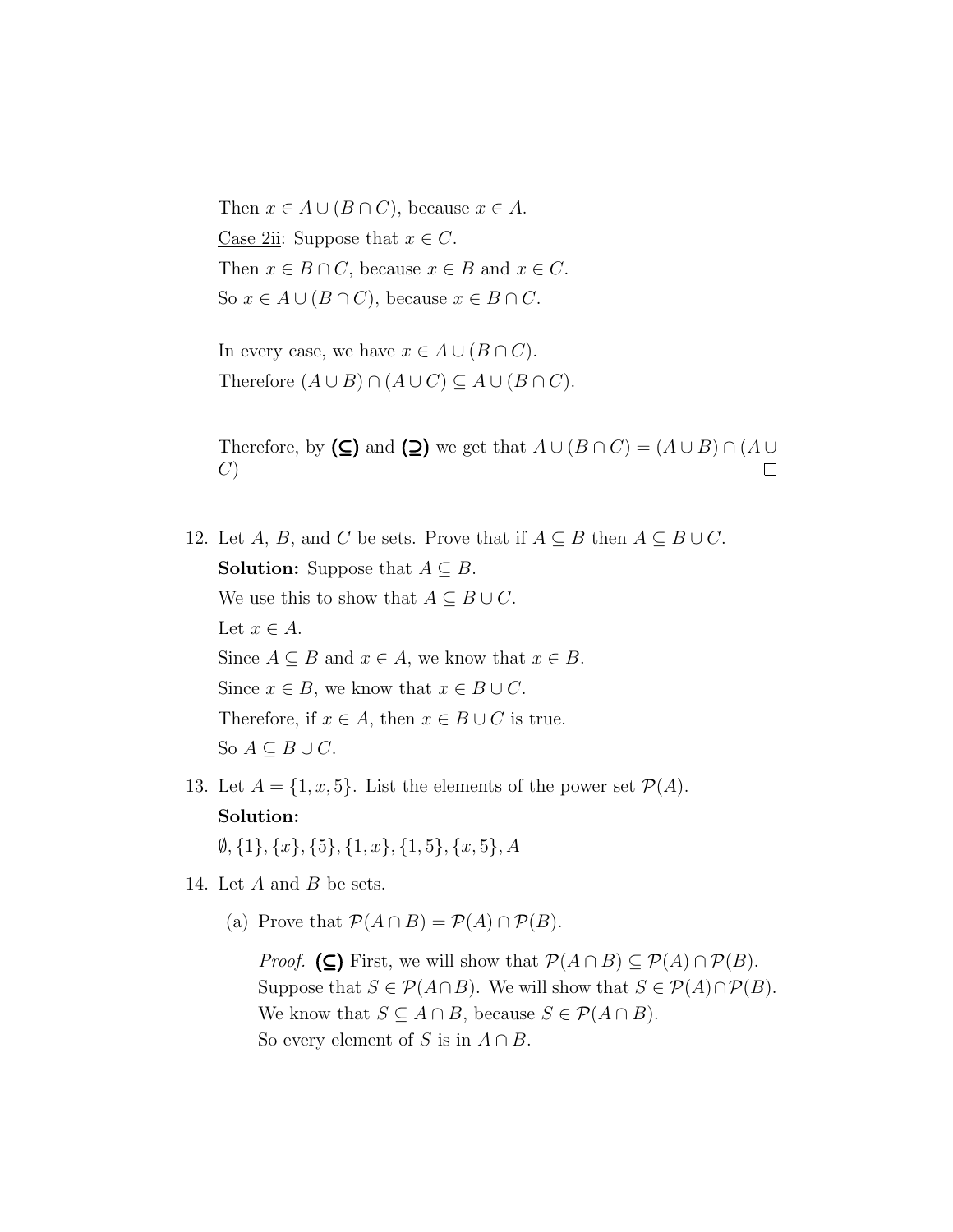So every element of  $S$  is in both  $A$  and  $B$ . So  $S \subseteq A$  and  $S \subseteq B$ . So  $S \in \mathcal{P}(A)$  and  $\mathcal{P}(B)$ . So  $S \in \mathcal{P}(A) \cap \mathcal{P}(B)$ . Therefore  $P(A \cap B) \subseteq P(A) \cap P(B)$ . (⊇) Next, we will show that  $P(A) \cap P(B) \subseteq P(A \cap B)$ . Suppose that  $S \in \mathcal{P}(A) \cap \mathcal{P}(B)$ . We will show that  $S \in \mathcal{P}(A \cap B)$ . We know that  $S \in \mathcal{P}(A)$  and  $\mathcal{P}(B)$ , because  $S \in \mathcal{P}(A) \cap \mathcal{P}(B)$ . So  $S \subseteq A$  and  $S \subseteq B$ . So every element of  $S$  is in both  $A$  and  $B$ . So every element of S is in  $A \cap B$ . So  $S \subseteq A \cap B$ . So  $S \in \mathcal{P}(A \cap B)$ . Therefore  $P(A) \cap P(B) \subseteq P(A \cap B)$ .

Therefore, by  $(\subseteq)$  and  $(\supseteq)$  we get that  $\mathcal{P}(A \cap B) = \mathcal{P}(A) \cap \mathcal{P}(B)$ .  $\Box$ 

(b) Prove that  $\mathcal{P}(A) \cup \mathcal{P}(B) \subseteq \mathcal{P}(A \cup B)$ .

*Proof.* Suppose that  $S \in \mathcal{P}(A) \cup \mathcal{P}(B)$ . Then  $S \in \mathcal{P}(A)$  or  $S \in \mathcal{P}(B)$ . Case 1: Suppose that  $S \in \mathcal{P}(A)$ . Then  $S \subseteq A$ . So  $S \subseteq A \cup B$ , by problem 12 above. Case 2:  $S \in \mathcal{P}(B)$ Then  $S \subseteq B$ . So  $S \subseteq A \cup B$ , by problem 12 above. In either case, we have  $S \subseteq A \cup B$ . So  $S \in \mathcal{P}(A \cup B)$ . Thus, if  $S \in \mathcal{P}(A) \cup \mathcal{P}(B)$ , then  $S \in \mathcal{P}(A \cup B)$ . Therefore  $P(A) \cup P(B) \subseteq P(A \cup B)$ .

 $\Box$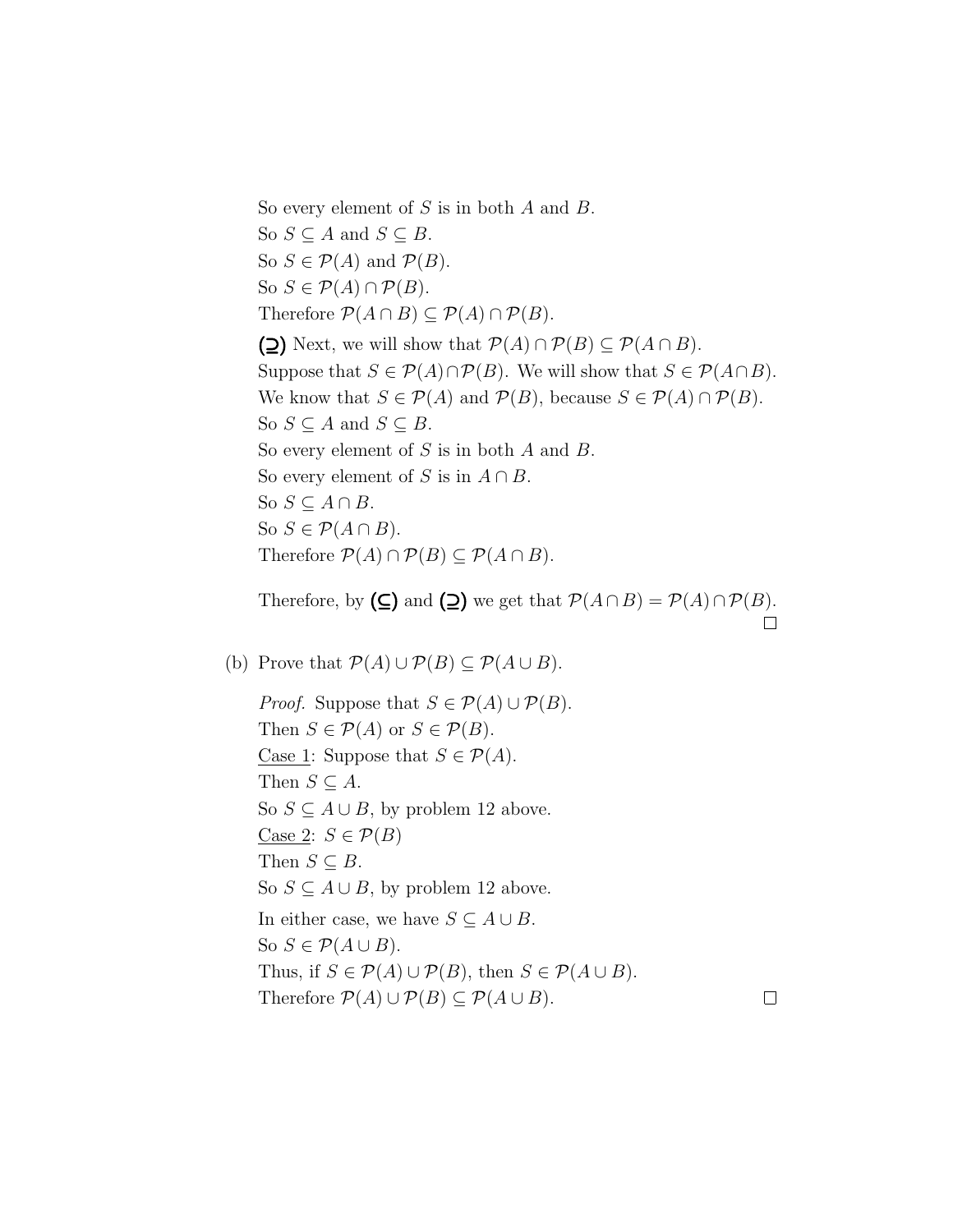(c) Give an example where  $\mathcal{P}(A) \cup \mathcal{P}(B) \neq \mathcal{P}(A \cup B)$ .

#### Solution:

 $A = \{1\}, B = \{2\}$  $\mathcal{P}(A) = \{\emptyset, \{1\}\}\$  $\mathcal{P}(B) = \{ \emptyset, \{2\} \}$  $\mathcal{P}(A) \cup \mathcal{P}(B) = \{\emptyset, \{1\}, \{2\}\}\$  $A \cup B = \{1, 2\}$  $\mathcal{P}(A \cup B) = \{\emptyset, \{1\}, \{2\}, \{1, 2\}\}\$ 

15. Let A and B be sets. Prove that  $A - B$  and B are disjoint.

*Proof.* We will show that  $(A - B) \cap B = \emptyset$ . We do this by contradiction. Suppose that  $(A - B) \cap B \neq \emptyset$ . Then there exists  $x \in (A - B) \cap B$ . So  $x \in A - B$  and  $x \in B$ . But  $x \in A - B$  implies that  $x \in A$  and  $x \notin B$ . Thus we have that  $x \in B$  and  $x \notin B$ . Contradiction. (We cannot have both  $x \in B$  and  $x \notin B$ .) Therefore  $(A - B) \cap B = \emptyset$ . Therefore  $A - B$  and B are disjoint.  $\Box$ 

16. Let A, B, C, and D be sets. Prove that  $(A \times B) \cap (C \times D) = (A \cap$  $C$ ) ×  $(B \cap D)$ .

*Proof.* (⊆) First, we will show that  $(A \times B) \cap (C \times D) \subseteq (A \cap C) \times$  $(B \cap D)$ . Suppose  $(x, y) \in (A \times B) \cap (C \times D)$ . Then  $(x, y) \in (A \times B)$  and  $(x, y) \in (C \times D)$ . So  $x \in A$  and  $y \in B$ , because  $(x, y) \in (A \times B)$ . Also,  $x \in C$  and  $y \in D$ , because  $(x, y) \in (C \times D)$ .